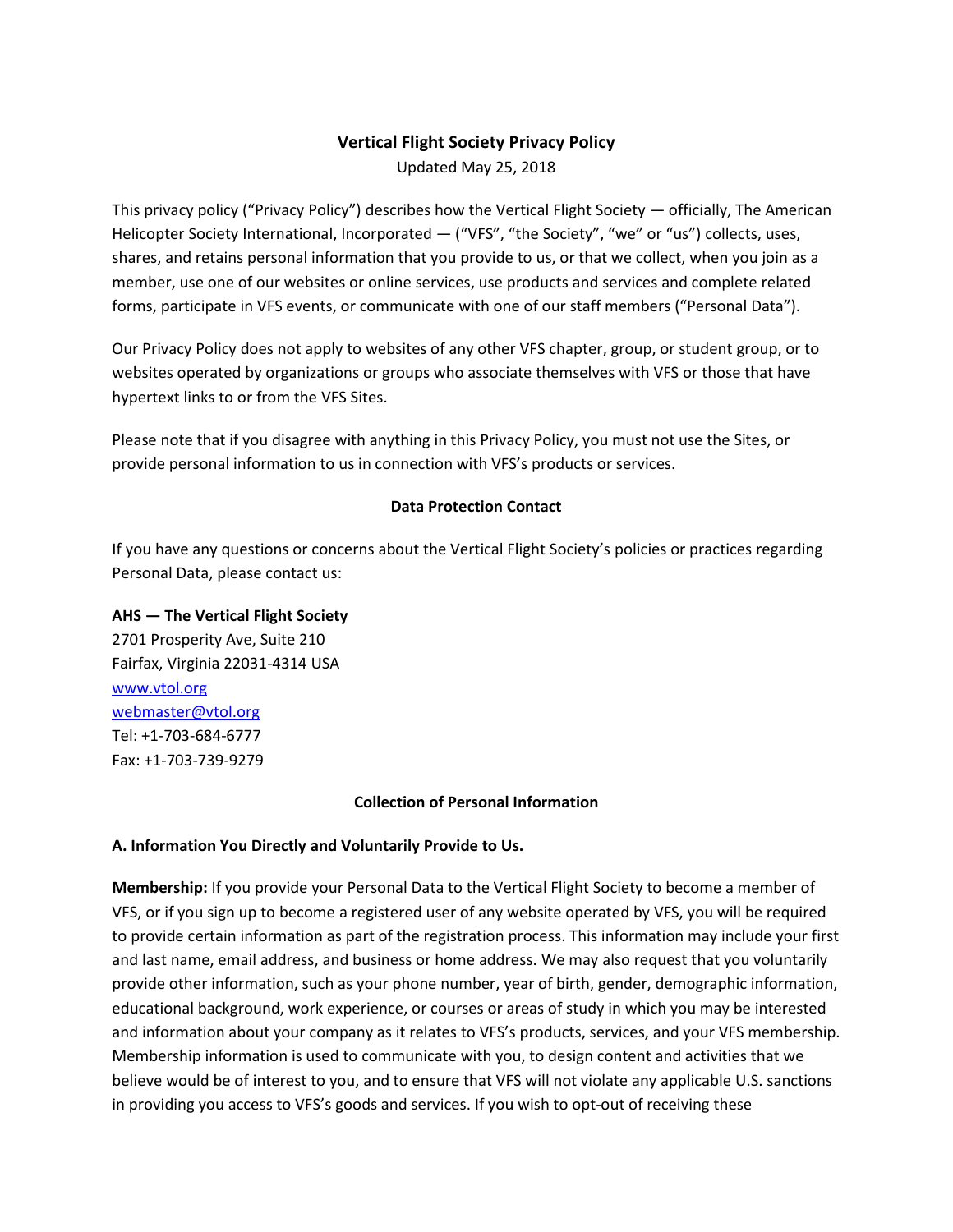communications from us, please follow the instructions contained in an applicable communication you receive from us and submit a request.

**Events and Conferences**: VFS may host events that include in-person and virtual conferences, training, knowledge sharing and webinars. If you register for a VFS event and you are a Society member, we will access the information in your member account to provide you with information and services associated with the event. If you register for one of our events and you are not a Society member, we will collect your first and last name, email address, business or home address, and the type of business you work for or with, which we will use to provide you with information and services associated with the event.

**Publications**: We offer various publications and materials. These publications and materials are publicly accessible and you can create an account and subscribe to receive these publications and materials, electronically and/or in print. If you are not a Society member and you create an account for this purpose, you will be required to provide certain information as part of your account registration, including your first and last name, email address, and business or home address. You may manage your subscriptions by subscribing or unsubscribing at any time.

**Communications with VFS**: If you communicate or correspond with us by email, through postal mail, via phone or through other forms of communication, we may collect the information you provide as part of those communications. For example, if you correspond with us through email, we may collect and store the email address you use to send the applicable correspondence and use it to respond to your inquiry; to notify you of VFS conferences, publications, or other services; or to keep a record of your complaint, accommodation request, and similar purposes.

#### **B. Information We Automatically Collect from You**.

We may automatically collect information about you when you use the Sites or our services. For example, if you access the Sites through a computer, we will automatically collect information such as your browser type and version, computer and connection information, IP address and standard web log information*.* If you access the Sites through a mobile device, we may also be able to identify the location of your mobile device. You may choose not to share your location details with us by adjusting your mobile device's location services settings. For instructions on changing the relevant settings, please contact your service provider or device manufacturer. The information that we automatically collect from you is used to enhance the performance of VFS's Sites and provide better services to you and other customers.

We may automatically collect information from you when you use the Sites using "cookies" and other similar technologies, such as web beacons. Cookies are small amounts of data that are stored within your computer's Internet browser and that are accessed and recorded by the websites that you visit so that they can recognize the same browser navigating online at a later time. The cookies are not able to execute code or access other information stored on the computer. Web beacons are transparent pixel images that are used in collecting information about website usage, email response and tracking.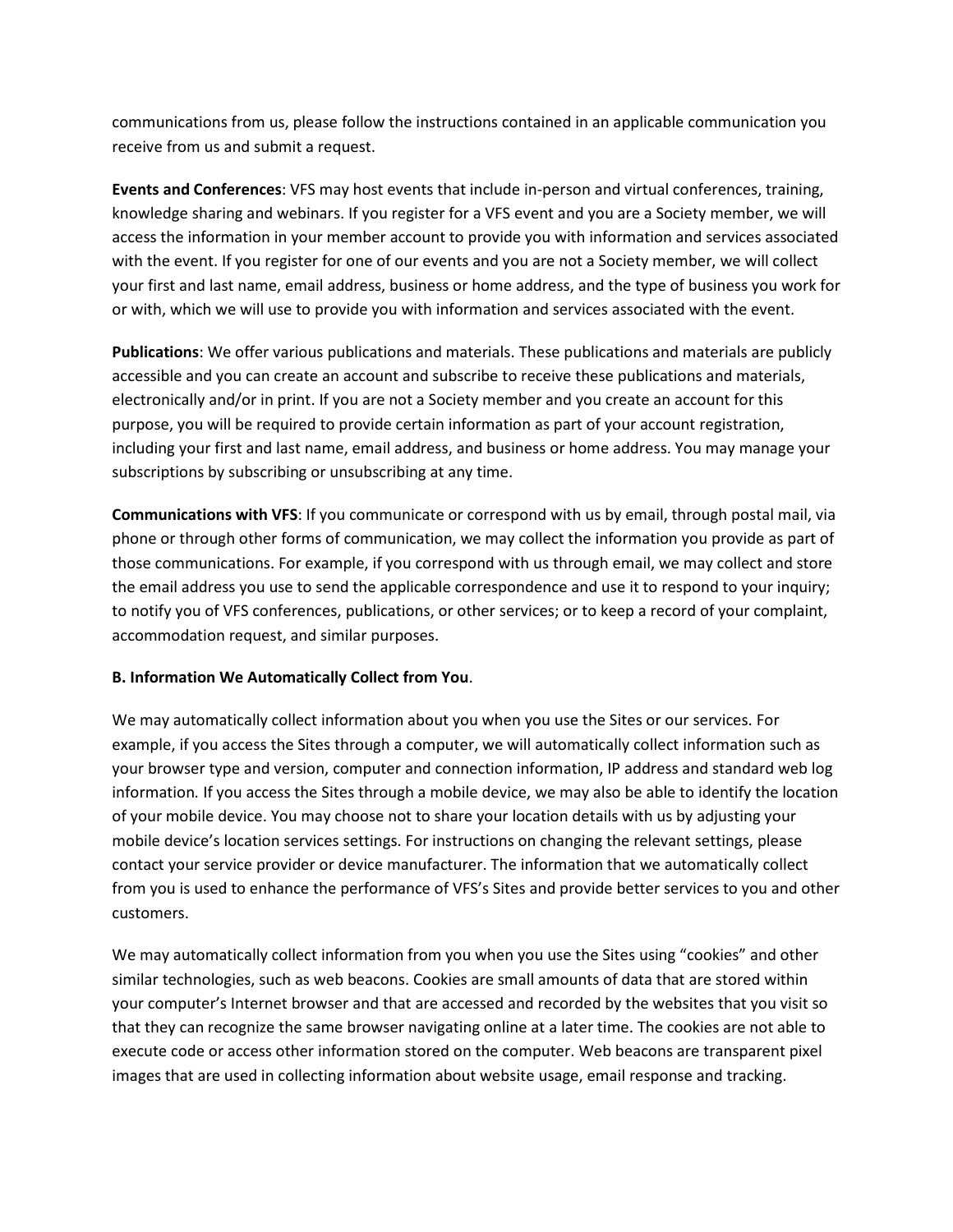Information that may be collected by cookies when you use the Sites may include, without limitation:

- the pages you visit within the Sites;
- the date and time of your visit to the Sites;
- the amount of time you spend using the Sites;
- the Internet Protocol (IP) address used to connect your computer to the Internet; and/or
- your computer and connection information such as your browser type and version, operating system and platform.

This information is collected to enhance site performance and end user experience. You can set your browser to reject cookies or to notify you when you are sent a cookie. To learn more about your ability to manage cookies and web beacons, please consult the privacy features in your browser.

The Vertical Flight Society will not associate identifiers from cookies or similar technologies with sensitive identifiers about you, such as race, religion, sexual orientation or health.

# **C. Information Collected by Third Parties through Third-Party Links and Content***.*

The Sites may include links to other websites and other content from third-party businesses and can offer direct interaction with external websites, networks or platforms that are outside VFS's control. These third-party businesses may use cookies, web beacons or other similar technology to collect information about you. VFS does not have access to or control over these third parties or the cookies, web beacons or other technology that these third parties may use. We are not responsible for the security, privacy of the information collected by these third parties or the privacy practices of these third parties or the content on any third-party website. You are encouraged to review the privacy policies of the different websites you visit and of the advertisers whose ads you may choose to click while on our Sites.

#### **D***.* **Information Collected by Third-Party Analytics Services***.*

We may work with third-party analytics services to help us understand how the Sites are being used, such as tracking the frequency and duration of use of the Sites. We may use Adobe Analytics and Google Analytics, and web analytics services provided by Adobe and Google ("Analytics Tools") to collect information about your use of the Sites. These Analytics Tools may use cookies to collect information about the content you view, what websites you visit immediately prior to and after visiting the Sites, and your system information and geographic information. The information generated by these cookies about your use of the Sites will be transmitted to and stored by the applicable analytics services. The information collected by these analytics services allows us to analyze your use of the Sites. The Analytics Tools may also transfer this information to third parties where required to do so by law, or where such third parties process the information on their behalf. You may refuse the use of cookies by selecting the appropriate settings on your browser, however, please note that if you do this you may not be able to use the full functionality of the Sites. If you cancel your Vertical Flight Society membership or withdraw your consent for the processing of personal information, VFS will not be able to access the personal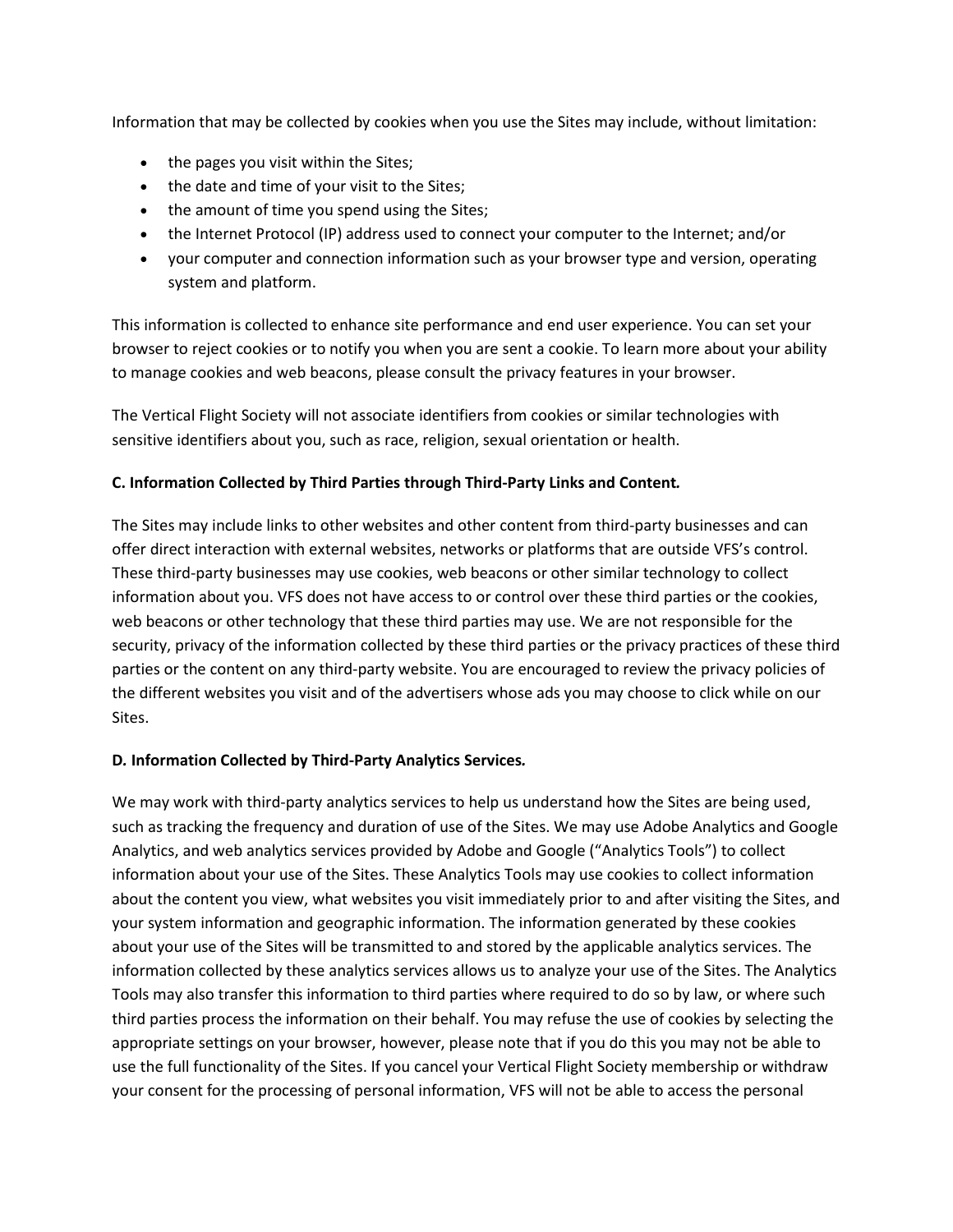information processed by third-party analytics. By using the Sites, you consent to the processing of data about you by Adobe and Google in the manner and for the purposes set forth above. You can opt-out of Google Analytics by installing Google's opt-out browser add-on, and out of interest-based Google ads using Google's Ads Settings.

### **E. Information You Provide to Payment Processors.**

All payments made to the Vertical Flight Society are processed by a PCI-DSS compliant (these are payment card industry data security standards) payment processing service engaged by VFS. All information collected by these third-party providers for purposes of processing your payments is not available to us, unless you have otherwise provided this information to us in connection with your use of the Sites or our products and services.

# **F. Personal Information Provided by Third Parties***.*

We may receive personal information about individuals from third parties. Our third-party partners may also share your personal information with VFS when you sign up for events, training courses or other activities through the applicable partner.

### **Use, Sharing and Retention of Personal Information**

### **A. How We Use Your Information**.

The Vertical Flight Society uses personal information for the purposes described at the time of collection, to provide membership benefits and other services to you, including order processing or membership applications, or registering you for events, and to otherwise process your requests or address your inquiries, and to report to others about whether you are a member or not. VFS also uses your information, as permitted by law, to provide you with information about VFS, our products and services or other products and services in which we believe you may be interested. If you are a member or registered user, we may email you about products and services that we believe may be of interest to you. If you wish to opt-out of receiving these emails from us, please follow the instructions contained in an applicable email you receive from us, which will allow you to opt-out of receiving these types of email communications from us. We may also use your personal information to tailor your experience at our Sites, to compile and display content and information that we think you might be interested in, and to provide you with content according to these preferences. VFS may also use this information to help us understand our members' needs and interests, to better tailor our products and services to meet your needs.

# **B. How We Share Your Information with Third Parties**.

Except as set forth in this Privacy Policy or when specifically agreed to by you, we will not disclose personal information we gather from you to third parties unless VFS is required to share this information to complete your request or for legitimate business purposes. VFS shares personal information in the following circumstances: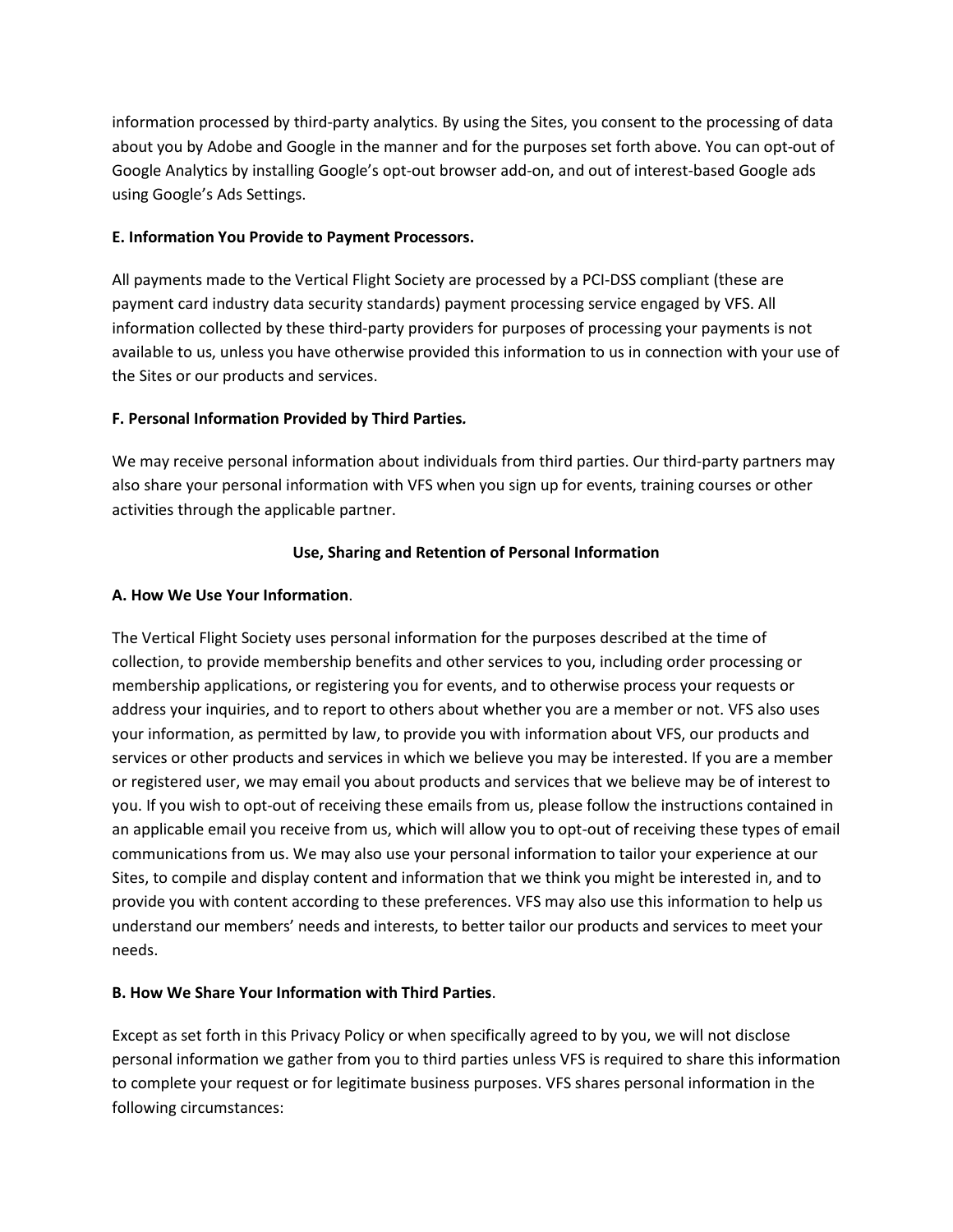**Third-Party Service Providers**. We may share your information with vendors or third parties who deliver or provide goods and services or otherwise act on behalf of or at the direction of VFS. These third parties may include, for example, our third-party technology providers and event providers and partners, product-fulfilment companies, and third-party event hosts, hotels for conference registrants, sponsors, co-sponsors and exhibitors. These third-party service providers will only have access to the information needed to perform these limited functions on our behalf. If you do not wish to have your information included in an attendee list or to receive information from sponsors, co-sponsors and/or exhibitors, you can express your preferences when you register for events or you may contact the Society directly at [webmaster@vtol.org.](mailto:webmaster@vtol.org)

**VFS Events**. If you are an event attendee, speaker, or sponsor, certain items of your information may be included in the event roster, which will be publicly disclosed, and may also be shared with third-party event sponsors and exhibitors. Further, by registering and attending a VFS event, you agree irrevocably, with no compensation to you, that VFS or any third party who is acting on VFS's behalf may create images, videos and/or sound recordings of you ("works") at the event for marketing purposes. This grant of rights in the works also includes the rights to adapt, reproduce, distribute, perform, make available to the public, broadcast, retransmit or sublicense the works to VFS's affiliates. This grant of rights in the works also includes all current and future media and is not restricted to time or territory.

**Partner Events.** We may share your information with partner organizations in the event of a sponsored or co-sponsored conference, meeting, short course or similar event. These partner organizations will only have access to the information needed to perform these limited functions on our behalf for these sponsored/cosponsored events.

**Response to Subpoenas, Court Orders, Government Requests or to Protect Rights and to Comply with Our Policies**. To the extent permitted by law, we will disclose your information to government authorities or third parties if: (a) required to do so by law or regulation, or in response to a subpoena or court order or any other enforceable governmental request or order; (b) we believe in our sole discretion that disclosure is reasonably necessary to protect against fraud, to protect the property or other rights of us or other users, third parties or the public at large; or (c) we believe that you have abused the Sites by using them to attack other systems or to gain unauthorized access to any other system, to engage in spamming or otherwise to violate applicable laws. You should be aware that, following disclosure to any third party, your information might be accessible by others to the extent permitted or required by applicable law.

# **C. Information for Individuals Located in the European Union.**

# *Legal Basis for the Processing of Personal Information from European Union (EU) Residents and Citizens*

If you reside within or are a citizen of the EU, our processing of your personal information will be legitimized as follows: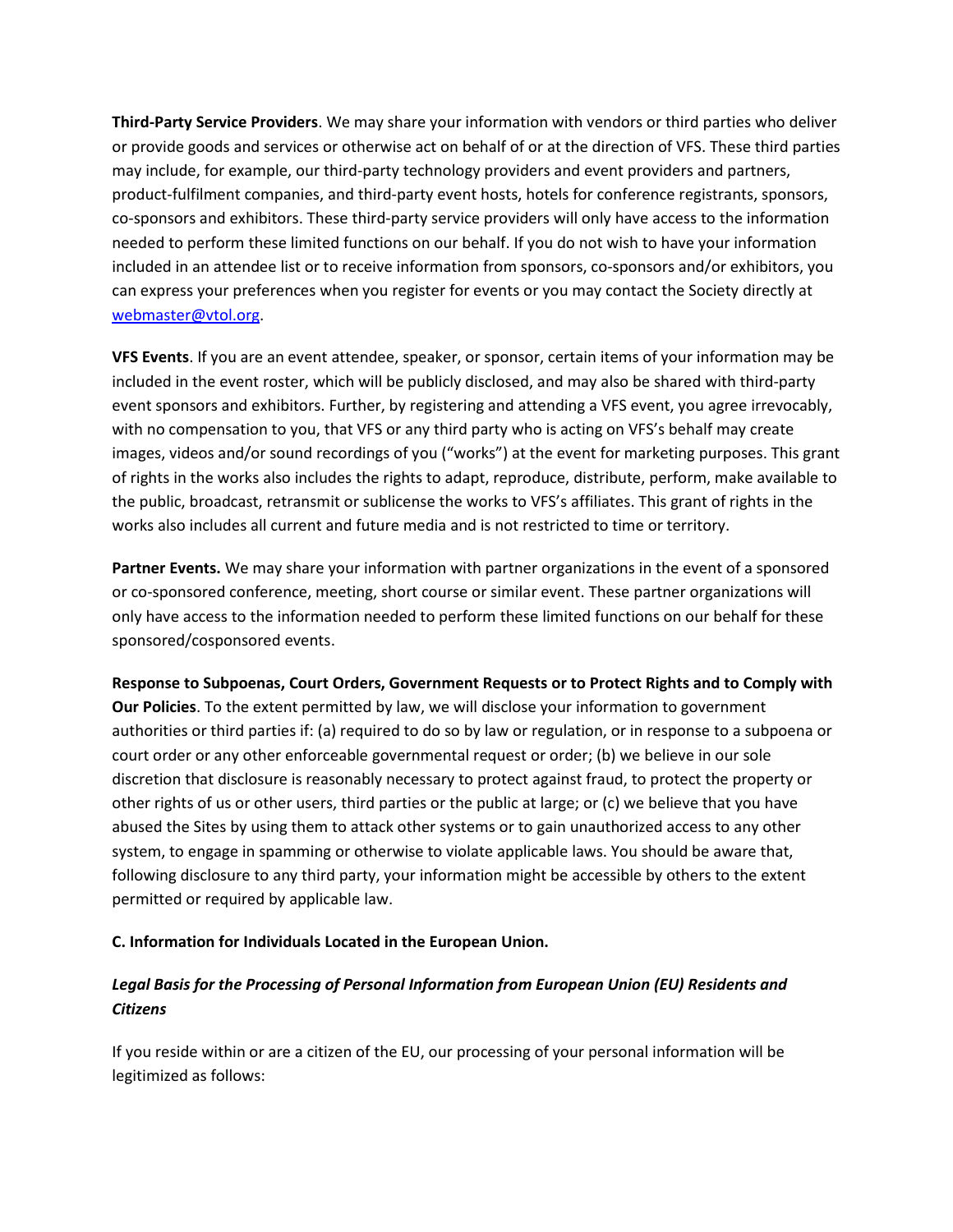(i) Whenever we require your consent for the processing of your personal information, such processing will be justified pursuant to Article 6(1) lit. (a) of the EU General Data Protection Regulation 2016/679 ("GDPR"). This article in the GDPR describes when processing can be done lawfully.

(ii) If the processing of your personal data is necessary for the performance of a contract between you and the Vertical Flight Society or for taking any pre-contractual steps upon your request, such processing will be based on GDPR Article 6(1) lit. (b). If this data is not processed, VFS may not be able to execute the contract with you.

(iii) Where the processing is necessary for us to comply with a legal obligation, we will process your information on basis of GDPR Article 6(1) lit. (c), for example complying in the fields of employment law.

(iv) And where the processing is necessary for the purposes of VFS's legitimate interests, such processing will be made in accordance with GDPR Article 6(1) lit. (f), for example to detect fraud.

# *Transferring Personal Data from the EU to the United States of America (US):*

The Vertical Flight Society is headquartered in the United States. Information we collect from you will be processed in the US.

The US has not sought nor received a finding of "adequacy" from the European Union under Article 45 of the GDPR. A finding of "adequacy" in short means that the European Commission has decided that this country outside the EU ensures an adequate level of data protection. VFS relies on derogations as set forth in Article 49 of the GDPR as the United States has no "adequacy" decision and no other safeguards under the GDPR are in place (for example binding corporate rules on the transfer outside the EU).

In particular, VFS collects and transfers to the US personal data only: with your explicit consent; to perform a contract with you; in a manner that does not outweigh your rights and freedoms. If this data is not processed and transferred, VFS will not be able to execute the contract with you or you will not have access to any or all of the benefits and features associated with your transaction. VFS endeavors to apply suitable safeguards to protect the privacy and security of your personal data and to use it only consistent with your relationship with VFS and the practices described in this Privacy Policy. VFS also minimizes the risk to your rights and freedoms by not collecting or storing sensitive information about you.

# *European Union Data Subject Rights*

The EU GDPR and other countries' privacy laws provide certain rights for data subjects (these are persons that can be identified).

This Privacy Policy is intended to provide you with information about what personal data VFS collects about you and how it is used.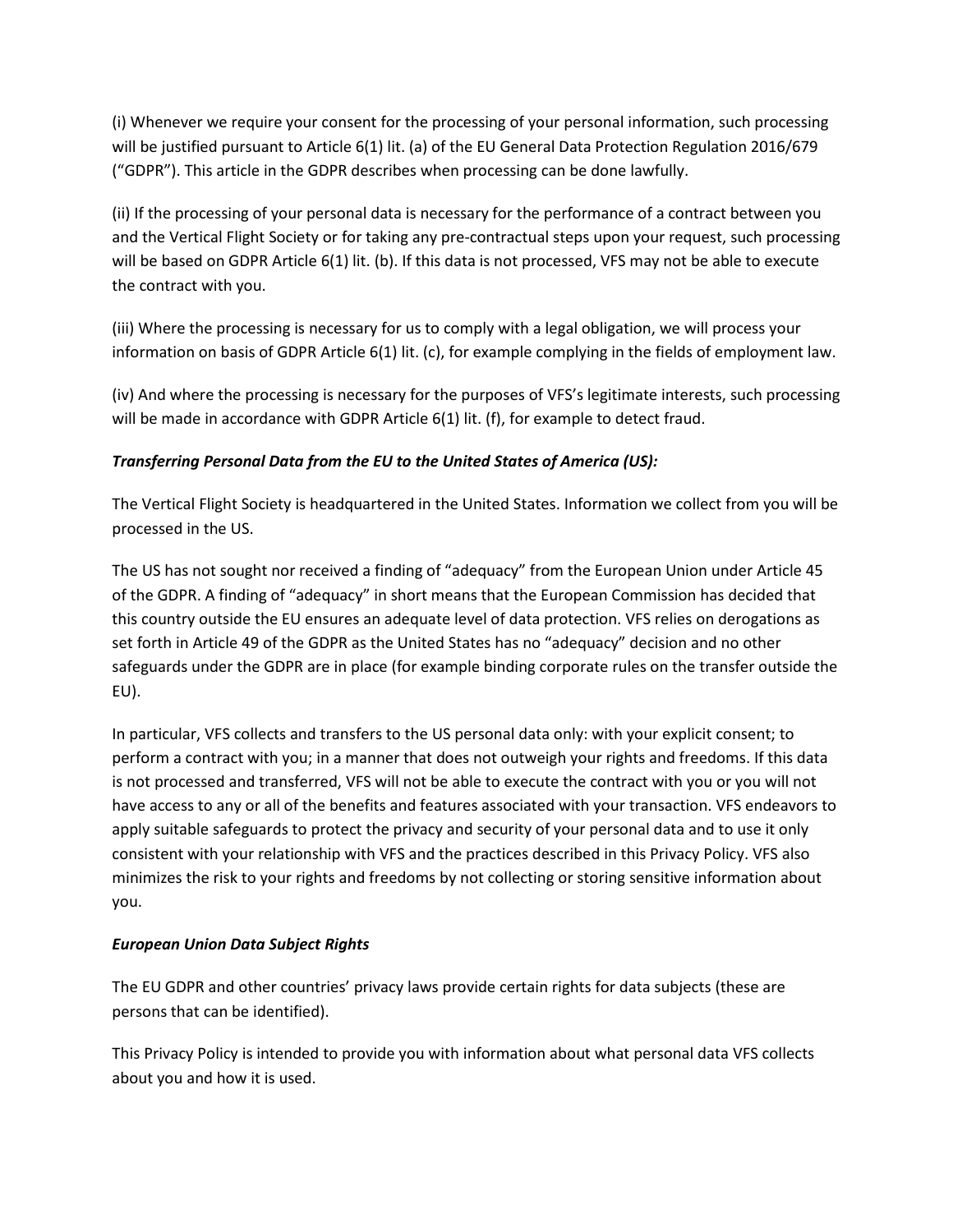If you wish to confirm that VFS is processing your personal data, or to have access to the personal data VFS may have about you, or have other questions, please contact us at [webmaster@vtol.org.](mailto:webmaster@vtol.org)

You may also request information about the purpose of the processing; the categories of personal data concerned; who else outside VFS might have received the data from VFS; what the source of the information was (if you did not provide it directly to VFS); where the personal data is stored and how long it will be stored. You have a right to correct (rectify) the record of your personal data maintained by VFS if it is inaccurate. You may request that VFS erase that data or cease processing it, subject to certain exceptions. You may also ask VFS for your personal data to be supplemented or updated, or for their transformation into anonymous format or to block any data held in violation of the law, as well as to oppose their treatment for any and all legitimate reasons. You may withdraw your consent for the processing of personal data or the further processing of personal data by VFS at any time. You may also request that VFS cease using your data for direct marketing purposes. In many countries (including EU countries), you have a right to lodge a complaint with the appropriate data protection authority if you have concerns about how VFS processes your personal data. When technically feasible, VFS will - at your request — provide your personal data to you or transmit it directly to another controller. You have the right to receive your personal information in a structured and standard format.

In addition to the information contained in this Privacy Policy, you may be provided with additional and contextual information concerning particular services or the collection and processing of your personal data upon request.

Reasonable access to your personal data will be provided at no cost to VFS members, conference attendees and others upon request made to VFS at [webmaster@vtol.org.](mailto:webmaster@vtol.org) If access cannot be provided within a reasonable timeframe, VFS will provide you with a date when the information will be provided. If for some reason access is denied, VFS will provide an explanation as to why access has been denied.

# **D. Security of Your Information.**

VFS uses reasonable physical, technical and administrative measures to safeguard personal information you provide through the Sites or in connection with VFS's products and services. Please be aware that no data transmission over the Internet can be guaranteed to be 100% secure. As a result, VFS cannot guarantee or warrant the security of any information you transmit on or through the Sites and you do so at your own risk.

#### **E. Data Storage and Retention.**

Your personal data is stored by VFS on its servers, and on the servers of the database management services VFS engages, located in the United States. VFS retains data for the duration of the customer's or member's business relationship with VFS and otherwise as required under applicable law. Personal data will be kept for no longer than is necessary for the purposes for which your personal data are processed. We will retain your personal data as long as you are a Society member or require our services so that we can provide these services to you.